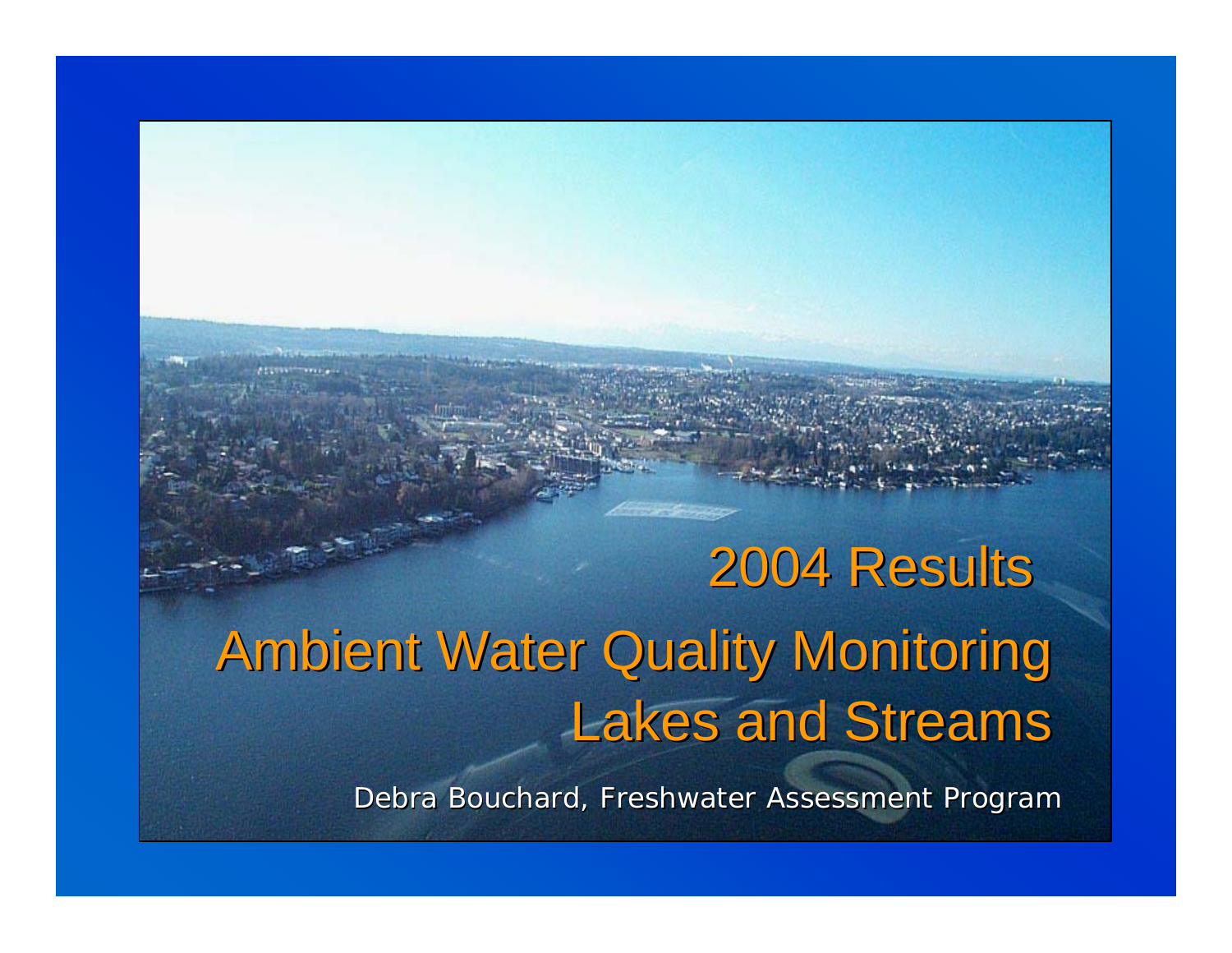## History of King County's Ambient **Monitoring Program**

- Began with Metro -- following diversion of wastewater from lakes Washington and Sammamish
- + Designed to monitor:
	- –Wastewater conveyance system that crosses lakes and influent streams
	- –– Pump systems along shoreline
	- -- Track long-term water quality quality

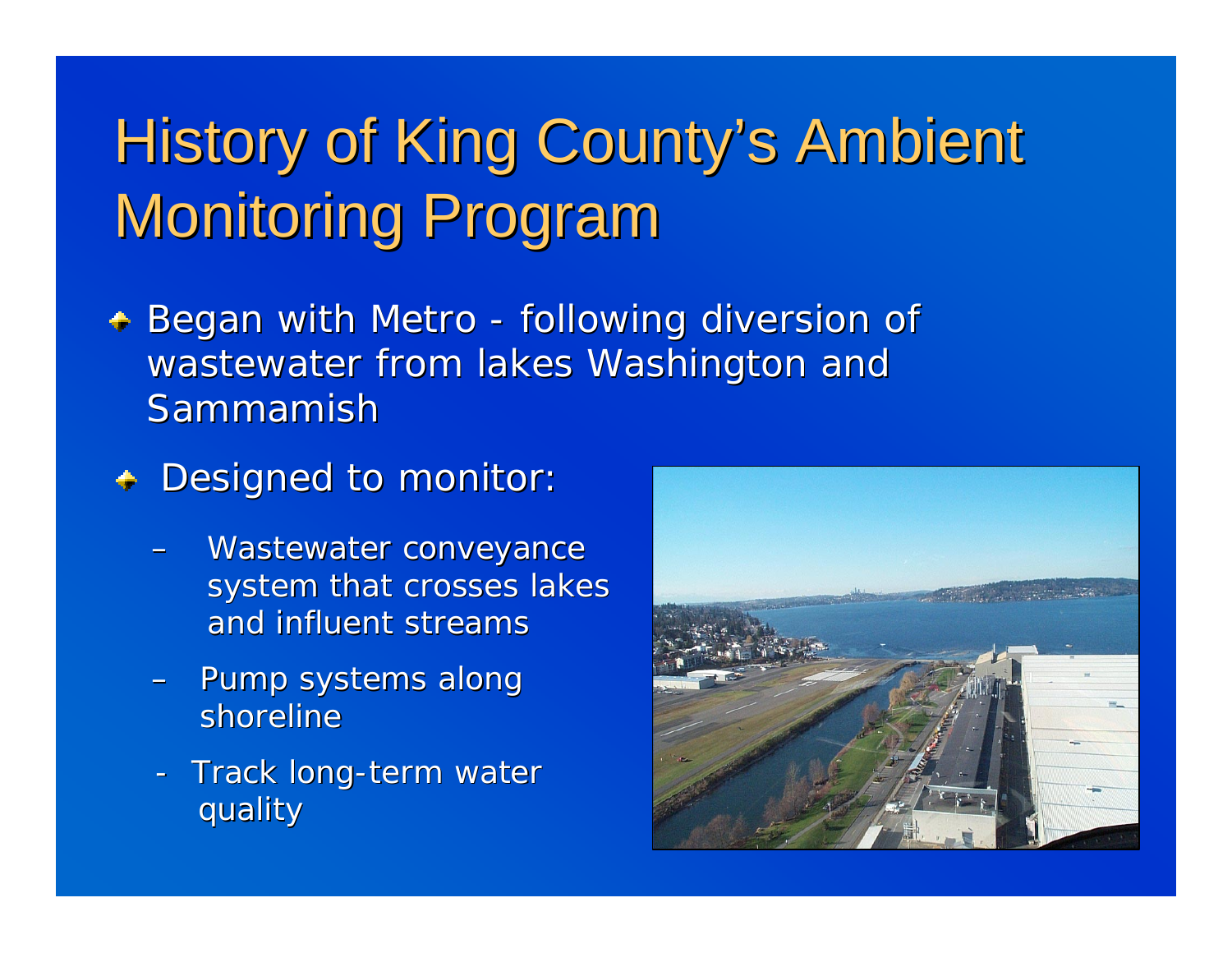

#### Routine monitoring lakes began early 1980's

#### Routine monitoring in rivers and streams began early 1970's

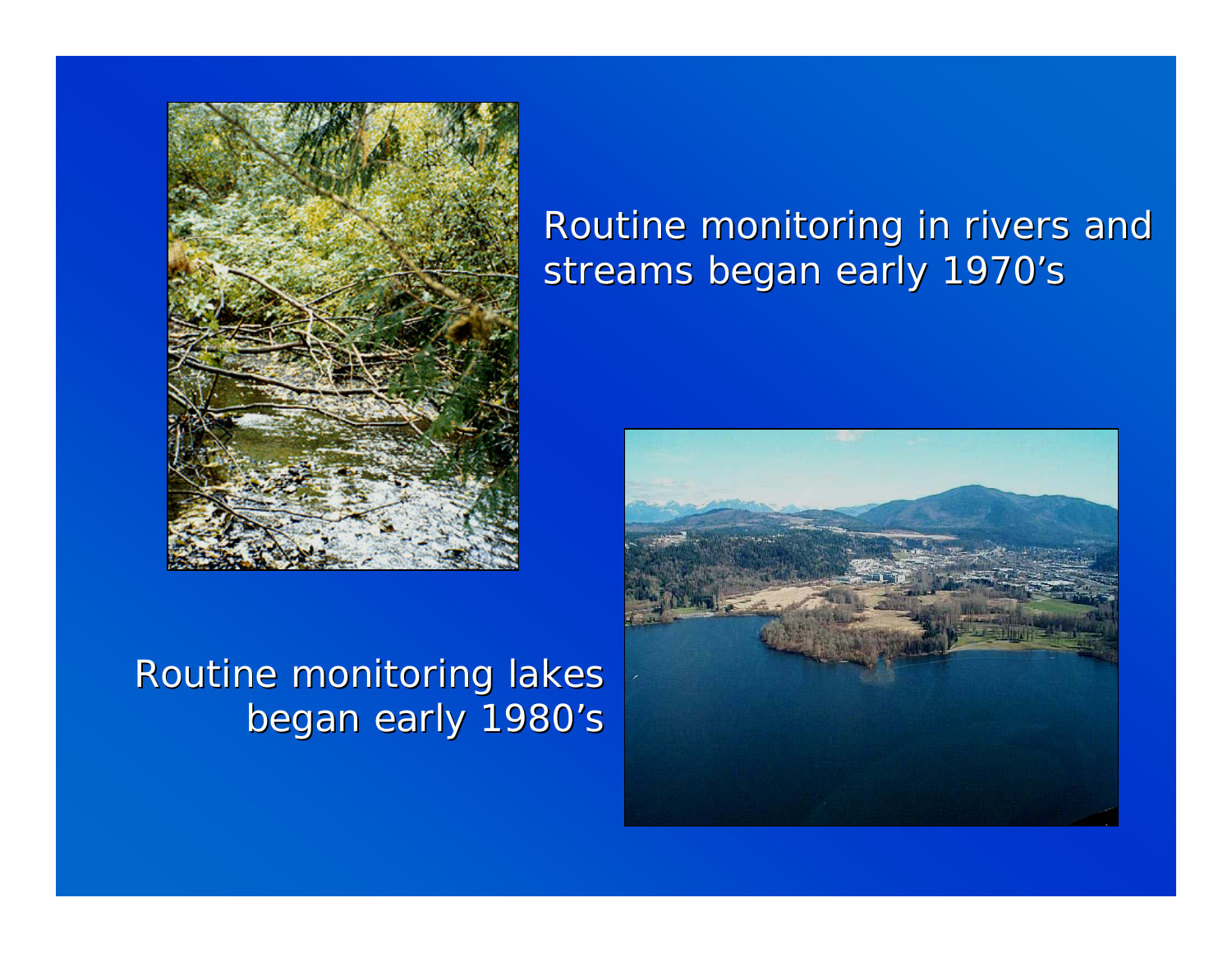**Ambient Stream** Monitoring

55 sampling sites

#### Sampled monthly

- bacteria
- temperature
- nutrients
- –oxygen
- –pH
- turbidity & tss

 $\div$  Sediment Sampling

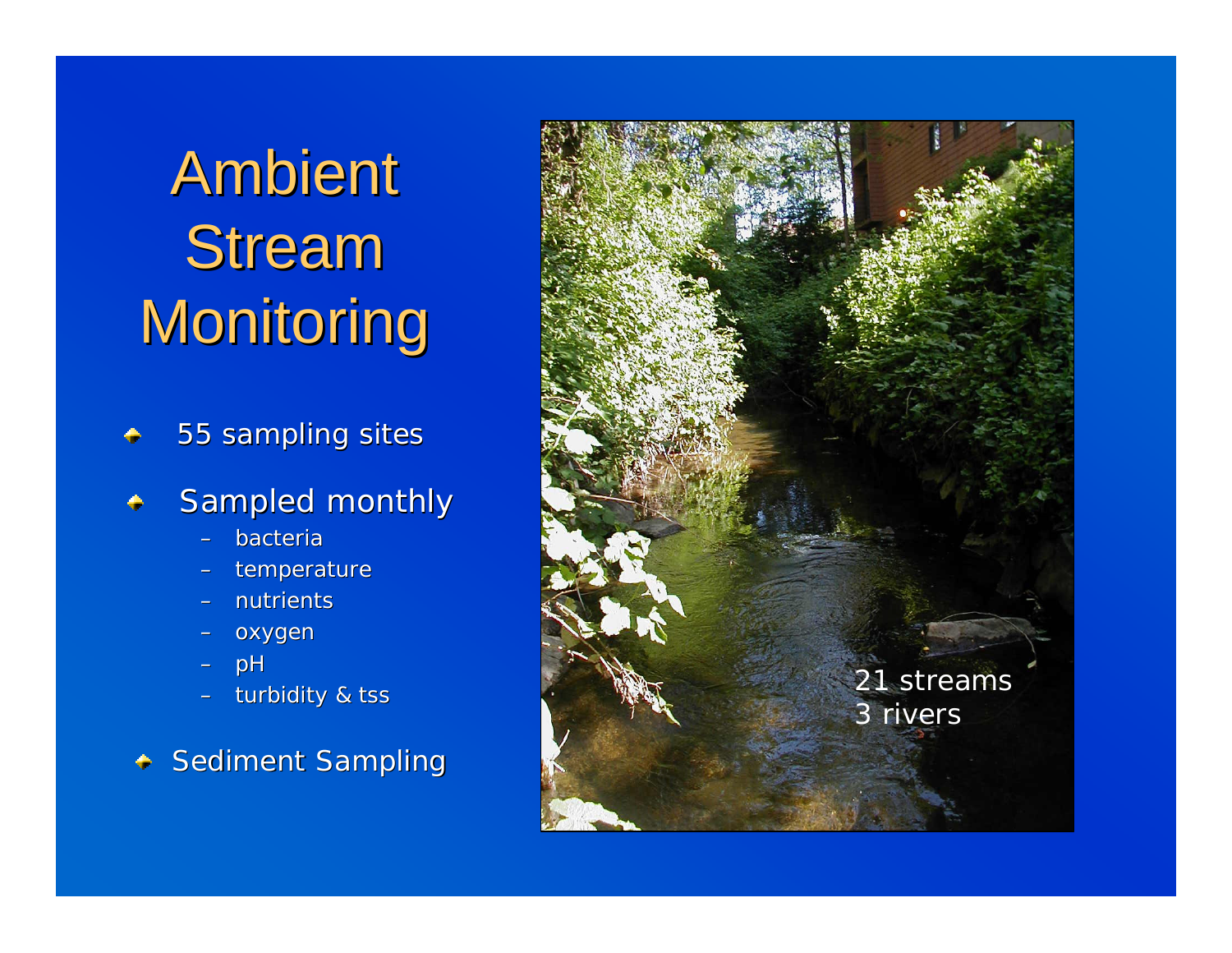## **Water Quality Index Rivers and Streams**

Index developed by Ecology ۰

- Based on temperature,  $\ddot{\bullet}$ bacteria, pH, and nutrient measurements
- Ratings ( $0 100$ ) are relative to  $\triangleq$ levels expected to maintain beneficial uses
	- $-$  WQI  $> 80$  = "Low Concern" (Good Water Quality)
	- WQI < 40 = "High Concern" (Poor Water Quality)



WQI Oct 2003 – Sept 2004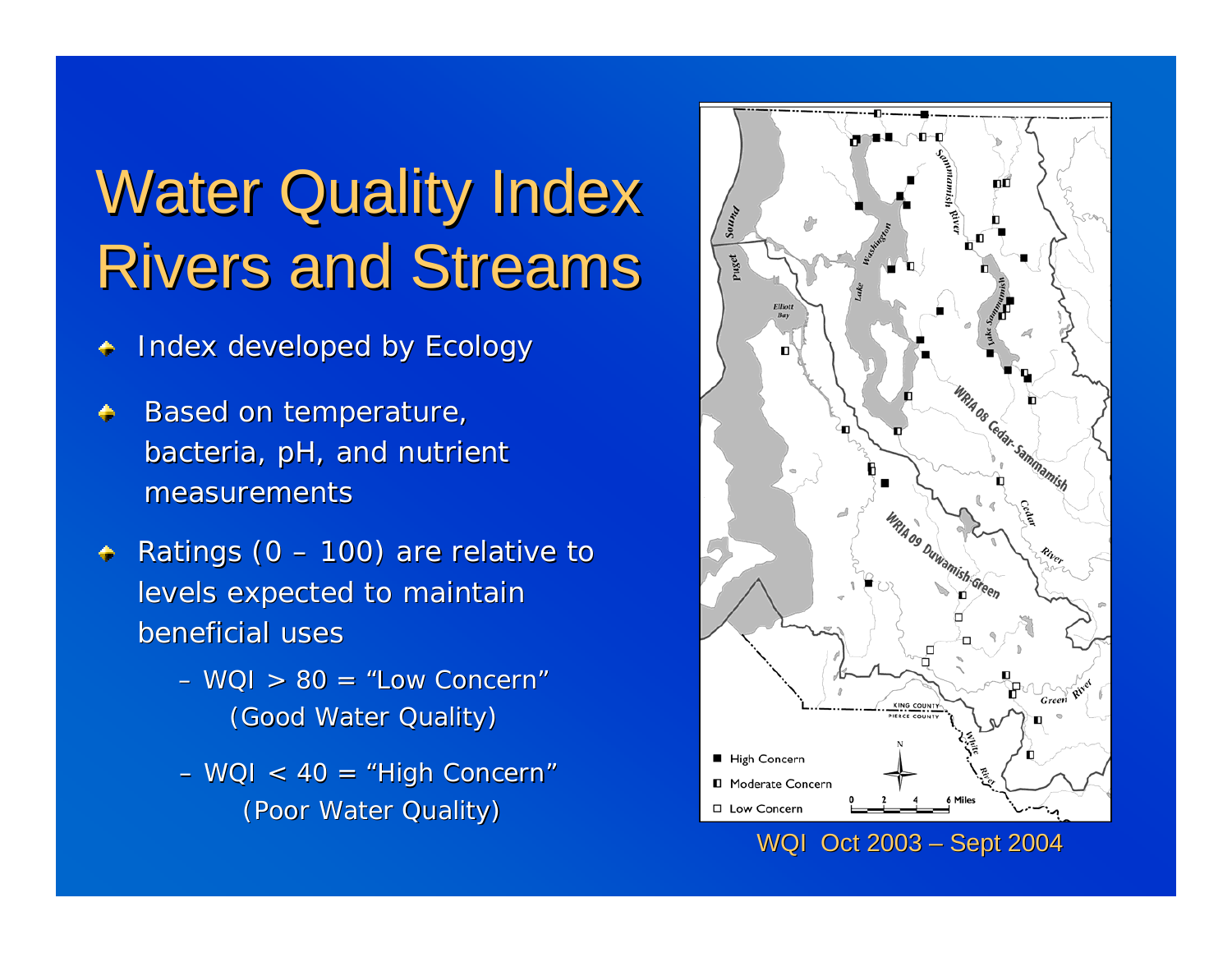## 2004 WQI **Individual Ratings**



|                                       | <b>Issaquah Upstream A631</b> |   |          |  |  |  |  |  |
|---------------------------------------|-------------------------------|---|----------|--|--|--|--|--|
| WRIA 8                                | Ebright A685                  |   |          |  |  |  |  |  |
| <b>Rivers and Streams</b>             | Cedar A438                    |   |          |  |  |  |  |  |
| <b>Water Quality Index</b>            | Eden A690                     |   |          |  |  |  |  |  |
| <b>Scores</b><br>Oct 2003 - Sept 2004 |                               |   |          |  |  |  |  |  |
|                                       | Bear J484                     |   |          |  |  |  |  |  |
|                                       | May 0440                      |   |          |  |  |  |  |  |
|                                       | Issaquah 0631                 |   |          |  |  |  |  |  |
|                                       | Bear - Cottage Cr. N484       |   |          |  |  |  |  |  |
|                                       | Sammamish-Mary 0631           |   |          |  |  |  |  |  |
|                                       | Cedar Mouth X438              |   |          |  |  |  |  |  |
|                                       | Bear C484                     |   |          |  |  |  |  |  |
|                                       | Yarrow A499                   |   |          |  |  |  |  |  |
|                                       | Swamp BB470                   |   |          |  |  |  |  |  |
|                                       | Little Bear 0478              |   |          |  |  |  |  |  |
|                                       | Bear-Evans 0484               |   |          |  |  |  |  |  |
| Low Concern > 80                      | North 0474                    |   |          |  |  |  |  |  |
|                                       | <b>Lyon 0430</b>              |   |          |  |  |  |  |  |
| <b>Moderate Concern 40-80</b>         | Idlewood A620                 |   |          |  |  |  |  |  |
|                                       | <b>Coal 0442</b>              |   |          |  |  |  |  |  |
| High Concern < 40                     | Lewis A617                    |   |          |  |  |  |  |  |
|                                       | Juanita C446                  |   |          |  |  |  |  |  |
|                                       | Pine Lake Creek A680          |   |          |  |  |  |  |  |
| Evans Upstream S484                   |                               |   |          |  |  |  |  |  |
|                                       |                               |   |          |  |  |  |  |  |
|                                       |                               |   |          |  |  |  |  |  |
|                                       | Sw amp 0470                   |   |          |  |  |  |  |  |
|                                       | Kelsey-West Branch D444       |   |          |  |  |  |  |  |
|                                       |                               |   |          |  |  |  |  |  |
|                                       |                               |   |          |  |  |  |  |  |
| <b>Issaquah North Fork A632</b>       |                               |   |          |  |  |  |  |  |
| Sammamish-Ken 0450                    |                               |   |          |  |  |  |  |  |
|                                       |                               |   |          |  |  |  |  |  |
|                                       |                               |   |          |  |  |  |  |  |
|                                       | Kelsey 0444                   |   |          |  |  |  |  |  |
|                                       | <b>Tibbetts X360</b>          |   |          |  |  |  |  |  |
|                                       | Fairweather 0498              |   |          |  |  |  |  |  |
|                                       |                               |   |          |  |  |  |  |  |
|                                       |                               | O | 40<br>80 |  |  |  |  |  |
| <b>Increasing Water Quality</b>       |                               |   |          |  |  |  |  |  |
|                                       |                               |   |          |  |  |  |  |  |

 $\perp$ 

ı I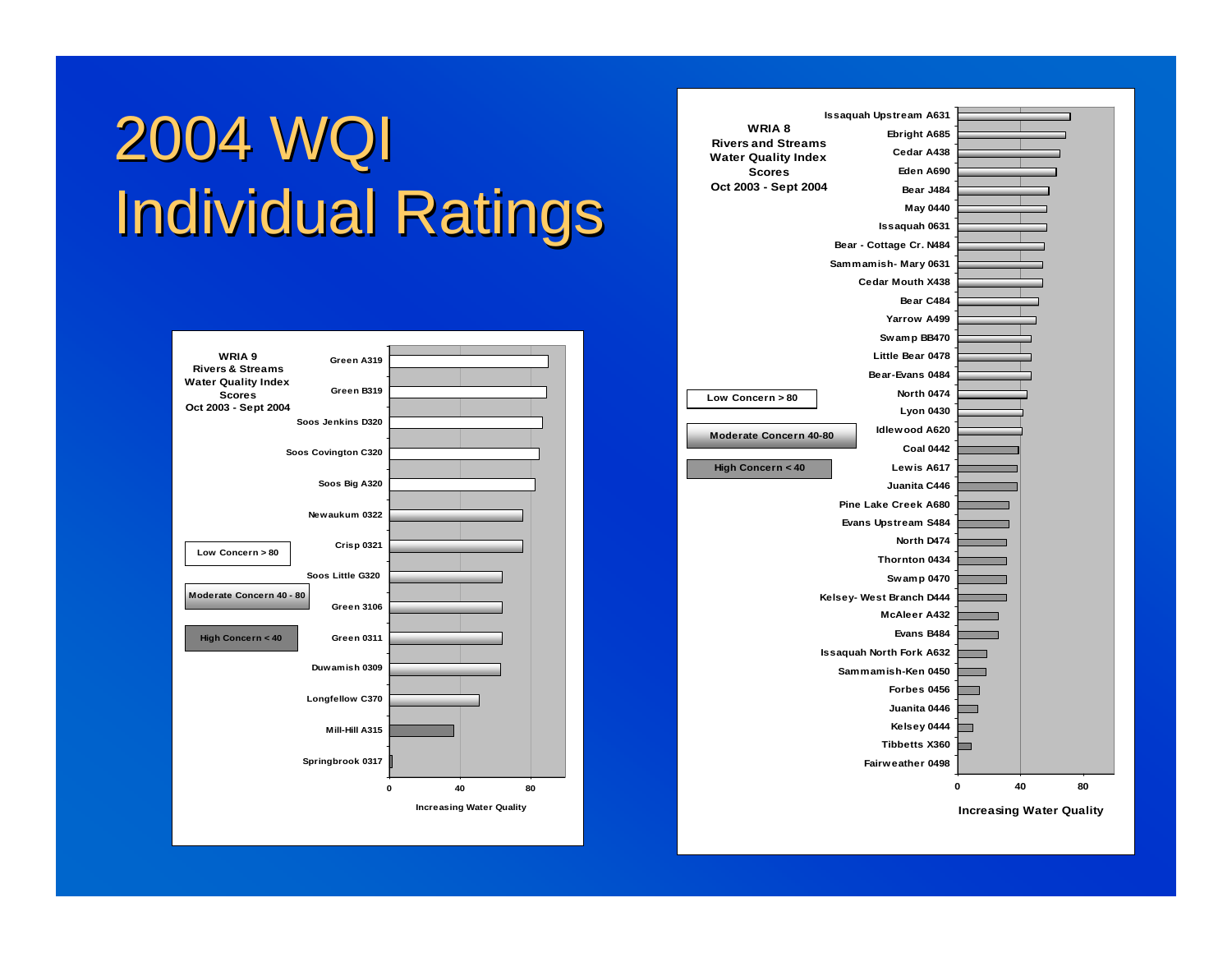## Percent King County Streams with "Low to Moderate Concerns"

**Based on WQI Ratings** 

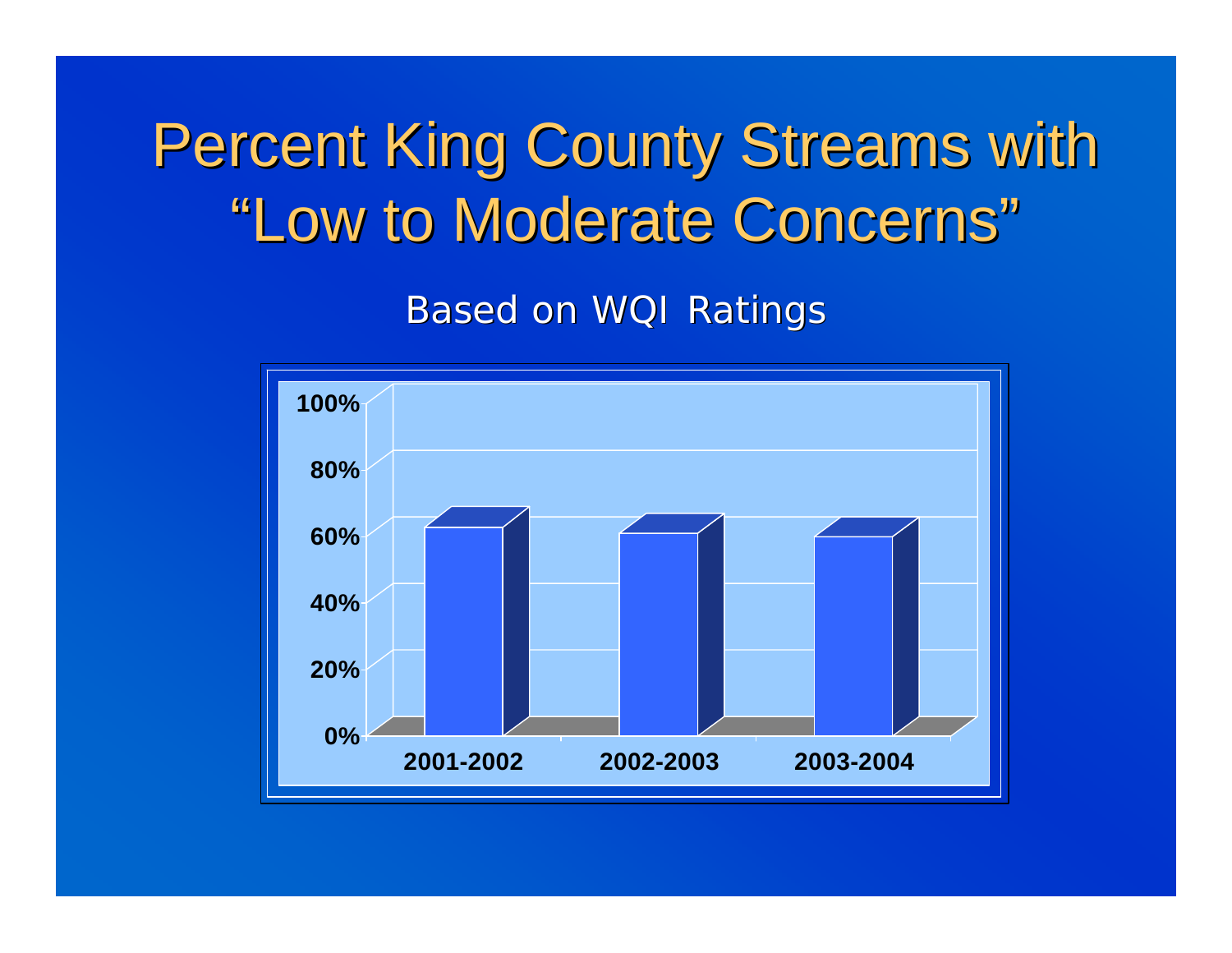#### 25 Year Long-term trends

1979 - 2004

| <b>STREAM</b>               | <b>SITE</b>   | <b>TEMP</b>      | DO                       | COND           | PH                       | <b>TURB</b>              | <b>TSS</b>               | ORTHO-P                  | <b>TOTAL-P</b> | NH <sub>3</sub> | NO <sub>3</sub>          | <b>TOTAL-N</b>           | <b>FECAL</b>             |
|-----------------------------|---------------|------------------|--------------------------|----------------|--------------------------|--------------------------|--------------------------|--------------------------|----------------|-----------------|--------------------------|--------------------------|--------------------------|
| BEAR ABOVE COTTAGE          | J484          | ٠                | $\overline{\phantom{a}}$ | $\ddot{}$      |                          |                          | $\blacksquare$           | $\blacksquare$           | $\blacksquare$ | $\blacksquare$  | $\overline{\phantom{a}}$ | $\blacksquare$           | $\overline{\phantom{a}}$ |
| <b>BEAR-COTTAGE CREEK</b>   | N484          | ٠                | $\overline{\phantom{a}}$ | ٠              |                          |                          | $\blacksquare$           | $\blacksquare$           |                | $\blacksquare$  | ٠                        |                          | $\blacksquare$           |
| <b>BEAR-EVANS</b>           | 484           | $\ddot{}$        |                          | ٠              | ٠                        | $\ddot{}$                | $\blacksquare$           | $\blacksquare$           | $\blacksquare$ | $\blacksquare$  | $\blacksquare$           | $\blacksquare$           | $\blacksquare$           |
| BEAR-EVANS ABOVE EVANS      | C484          | ÷                | $\overline{a}$           | $\ddot{}$      |                          |                          | ä,                       | $\overline{\phantom{a}}$ | ÷,             |                 | $\ddot{}$                | $\overline{\phantom{a}}$ | $\overline{\phantom{a}}$ |
| <b>CEDAR MOUTH</b>          | X438          | TOO              | F E W                    | DATA           |                          |                          |                          |                          |                |                 |                          |                          |                          |
| CEDAR-JONES RD              | A438          | ٠                |                          |                | ٠                        |                          | $\sim$                   | $\mathbf{r}$             | $\ddot{}$      | $\mathbf{r}$    | $\mathbf{r}$             |                          |                          |
| COAL                        | 442           | $\ddot{}$        |                          | $\blacksquare$ | ÷,                       | ÷                        | $\blacksquare$           | $\blacksquare$           |                |                 |                          |                          | ÷                        |
| CRISP                       | 321           |                  |                          |                |                          | $\ddotmark$              |                          | $\ddot{}$                |                |                 | $\overline{\phantom{a}}$ | $\blacksquare$           | $\ddot{}$                |
| DUWAMISH INTERURBAN         | 311           | $\ddot{}$        | $\overline{a}$           |                | $\overline{\phantom{a}}$ |                          |                          | $\overline{\phantom{a}}$ |                |                 |                          |                          | ÷.                       |
| <b>EBRIGHT</b>              | A685          | TO <sub>O</sub>  | F E W                    | DATA           |                          |                          |                          |                          |                |                 |                          |                          |                          |
| EDEN                        | A690          | TO <sub>O</sub>  | F E W                    | DATA           |                          |                          |                          |                          |                |                 |                          |                          |                          |
| <b>EVANS MOUTH</b>          | B484          | +                | $\overline{\phantom{a}}$ | +              | $\overline{\phantom{a}}$ | $\blacksquare$           | $\blacksquare$           | $\blacksquare$           | $\blacksquare$ |                 | $\blacksquare$           |                          | $\blacksquare$           |
| <b>EVANS UPSTREAM</b>       | S484          | ٠                | $\overline{\phantom{a}}$ | ٠              | $\overline{\phantom{a}}$ |                          | $\blacksquare$           | $\ddot{\phantom{a}}$     | $\overline{a}$ | $\blacksquare$  |                          | $\blacksquare$           | $\sim$                   |
| FAIRWEATHER                 | 498           | +                |                          | $\blacksquare$ |                          |                          |                          |                          | $\ddot{}$      |                 | $\blacksquare$           | $\sim$                   | $\blacksquare$           |
| <b>FORBES</b>               | 456           | $\ddot{}$        | $\blacksquare$           | ٠              | $\overline{\phantom{a}}$ |                          |                          | $\sim$                   |                |                 | $\overline{\phantom{a}}$ | $\mathbf{r}$             | $\blacksquare$           |
| <b>GREEN ABOVE NEWAUKUM</b> | B319          |                  | $\overline{\phantom{a}}$ |                | $\blacksquare$           | $\blacksquare$           | $\blacksquare$           | $\blacksquare$           | $\ddot{}$      |                 |                          |                          |                          |
| <b>GREEN ABOVE SOOS</b>     | A319          |                  | $\overline{a}$           |                | $\blacksquare$           |                          | $\blacksquare$           | $\blacksquare$           |                |                 |                          |                          | $\overline{\phantom{a}}$ |
| <b>IDLEWOOD</b>             | A620          | TO <sub>O</sub>  | F E W                    | DATA           |                          |                          |                          |                          |                |                 |                          |                          |                          |
| <b>ISSAQUAH MOUTH</b>       | 631           | ٠                |                          | ٠              |                          |                          |                          | $\overline{\phantom{a}}$ |                |                 | $\blacksquare$           | $\blacksquare$           |                          |
| <b>ISSAQUAH NORTH FORK</b>  | A632          | ۰                |                          | ٠              | $\overline{\phantom{a}}$ | $\blacksquare$           | ٠                        | $\overline{\phantom{a}}$ | $\blacksquare$ | ٠               | ٠                        | $\blacksquare$           | $\blacksquare$           |
| <b>ISSAQUAH UPSTREAM</b>    | A631          | $\ddot{}$        | $\blacksquare$           | $\ddot{}$      |                          |                          |                          |                          | $\ddot{}$      | $\ddot{}$       | $\blacksquare$           | $\blacksquare$           |                          |
| <b>JUANITA TRIB</b>         | C446          | $\ddot{}$        |                          | $\ddot{}$      | $\overline{\phantom{a}}$ | $\blacksquare$           | $\blacksquare$           | $\blacksquare$           |                |                 | $\blacksquare$           | $\blacksquare$           |                          |
| <b>JUANITY</b>              | 446           | $\ddot{}$        | $\overline{a}$           | $\ddot{}$      |                          | $\sim$                   | $\blacksquare$           | $\overline{a}$           |                |                 |                          | $\sim$                   | $\sim$                   |
| <b>KELSEY</b>               | 444           | $\ddot{}$        | $\overline{\phantom{a}}$ | $\ddot{}$      | $\blacksquare$           | $\blacksquare$           | $\blacksquare$           | $\blacksquare$           |                | $\blacksquare$  | $\blacksquare$           |                          | $\overline{\phantom{a}}$ |
| <b>KELSEY-WB</b>            | D444          | $\ddot{}$        |                          | $\ddot{}$      |                          |                          | $\blacksquare$           | $\blacksquare$           |                |                 | $\ddot{}$                |                          |                          |
| LEWIS                       | A617          | 00T              | F E W                    | DATA           |                          |                          |                          |                          |                |                 |                          |                          |                          |
| <b>LITTLE BEAR</b>          | 478           | ٠                | $\overline{\phantom{a}}$ | ٠              |                          | ٠                        | $\blacksquare$           | $\blacksquare$           | ٠              |                 | ٠                        | $\blacksquare$           | $\blacksquare$           |
| <b>LONGFELLOW</b>           | C370          | $\blacksquare$   | ٠                        |                | $\overline{\phantom{a}}$ |                          |                          |                          | ٠              |                 |                          | ÷                        |                          |
| LYON                        | 430           |                  | $\overline{a}$           | $\ddot{}$      | $\blacksquare$           | $\blacksquare$           | $\blacksquare$           | $\blacksquare$           |                |                 |                          |                          | $\blacksquare$           |
| MAY                         | 440           | ÷                |                          | $\ddot{}$      | ÷,                       |                          | $\blacksquare$           | $\overline{\phantom{a}}$ |                | $\ddot{}$       | $\blacksquare$           | $\blacksquare$           |                          |
| McALEER                     | A432          |                  |                          | $\ddot{}$      | $\mathbf{r}$             | $\ddot{}$                | $\blacksquare$           | $\mathbf{r}$             |                |                 |                          |                          |                          |
| MILI                        | A315          |                  | ٠                        |                | $\mathbf{r}$             | $\blacksquare$           | $\sim$                   | $\overline{\phantom{a}}$ | $\sim$         | $\blacksquare$  | $\blacksquare$           |                          | $\blacksquare$           |
| NEWAUKUM AT 416TH           | F322          |                  | $\overline{\phantom{a}}$ |                |                          |                          | $\blacksquare$           | $\blacksquare$           |                |                 | $\overline{\phantom{a}}$ |                          | $\blacksquare$           |
| NEWAUKUM MOUTH              | 322           |                  |                          | $\ddot{}$      | $\overline{\phantom{a}}$ |                          | $\blacksquare$           | $\ddot{}$                | ٠              | $\blacksquare$  |                          | $\sim$                   | $\sim$                   |
| <b>NORTH</b>                | 474           | $\ddot{}$        |                          | $\ddotmark$    | $\ddot{}$                |                          | $\blacksquare$           | $\mathbf{r}$             | $\sim$         | $\blacksquare$  |                          | $\blacksquare$           | $\overline{\phantom{a}}$ |
| PINE LAKE CREEK             | A680          | TOO              | F E W                    | DATA           |                          |                          |                          |                          |                |                 |                          |                          |                          |
| PIPER                       | PIPER         | TO <sub>O</sub>  | F E W                    | DATA           |                          |                          |                          |                          |                |                 |                          |                          |                          |
| SAMMAMISH - KENMORE         | 450           | ٠                | $\overline{\phantom{a}}$ | ٠              |                          | $\blacksquare$           | $\blacksquare$           | $\blacksquare$           | $\blacksquare$ | $\blacksquare$  | $\blacksquare$           | $\blacksquare$           | $\blacksquare$           |
| SAMMAMISH -MARYMOOR         | 486           | ٠                | $\overline{\phantom{a}}$ | ٠              | $\overline{\phantom{a}}$ | $\overline{\phantom{a}}$ | $\blacksquare$           | $\overline{a}$           |                |                 | $\blacksquare$           | $\sim$                   |                          |
| SOOS MOUTH                  | A320          |                  | $\overline{\phantom{a}}$ | $\ddot{}$      | ÷,                       |                          |                          | $\blacksquare$           | $\ddot{}$      | $\ddot{}$       | $\ddot{}$                |                          |                          |
| SOOS-COVINGTON              | C320          |                  | $\blacksquare$           | $\ddot{}$      | $\blacksquare$           |                          | $\blacksquare$           | $\blacksquare$           | $\ddot{}$      | $\blacksquare$  | $\ddot{}$                |                          | $\ddot{}$                |
| SOOS-JENKINS                | D320          | $\ddot{}$        | $\overline{\phantom{a}}$ | $\ddot{}$      | $\blacksquare$           |                          | $\blacksquare$           | $\blacksquare$           | $\ddot{}$      | $\ddot{}$       | $\ddot{}$                |                          | $\blacksquare$           |
| SOOS-LITTLE SOOS            | G320          |                  |                          | ٠              | $\blacksquare$           | $\sim$                   | $\overline{\phantom{a}}$ | $\overline{\phantom{a}}$ | $\blacksquare$ |                 |                          |                          | $\sim$                   |
| SPRINGBROOK                 | 317           |                  |                          |                | $\overline{\phantom{a}}$ | $\blacksquare$           | $\blacksquare$           | $\blacksquare$           | $\sim$         | $\blacksquare$  | $\overline{\phantom{a}}$ | ٠                        | $\blacksquare$           |
| <b>SWAMP</b>                | 470           | ٠                | $\overline{\phantom{a}}$ | ٠              | $\overline{\phantom{a}}$ | $\blacksquare$           | $\blacksquare$           | $\blacksquare$           | $\blacksquare$ | ٠               | $\blacksquare$           | $\overline{\phantom{a}}$ | $\blacksquare$           |
| <b>THORNTON</b>             | 0434          | $\ddot{}$        | $\overline{a}$           | $\ddot{}$      | ÷,                       | $\ddot{}$                |                          | $\overline{\phantom{a}}$ | $\ddot{}$      | $\blacksquare$  |                          | $\blacksquare$           |                          |
| <b>TIBBETTS NEW</b>         | X630          | TO <sub>O</sub>  | F E W                    | DATA           |                          |                          |                          |                          |                |                 |                          |                          |                          |
| <b>TIBBETTS OLD</b>         | A630          | 00               | F E W                    | DATA           |                          |                          |                          |                          |                |                 |                          |                          |                          |
| VENEMA                      | <b>VENEMA</b> | $\overline{0}$ o | F E W                    | DATA           |                          |                          |                          |                          |                |                 |                          |                          |                          |
| YARROW                      | A499          | ÷                | $\overline{\phantom{a}}$ | $\ddotmark$    |                          | $\ddot{\phantom{1}}$     |                          | ÷,                       |                | $\ddotmark$     | ÷                        | $\ddot{}$                |                          |
|                             |               |                  |                          |                |                          |                          |                          |                          |                |                 |                          |                          |                          |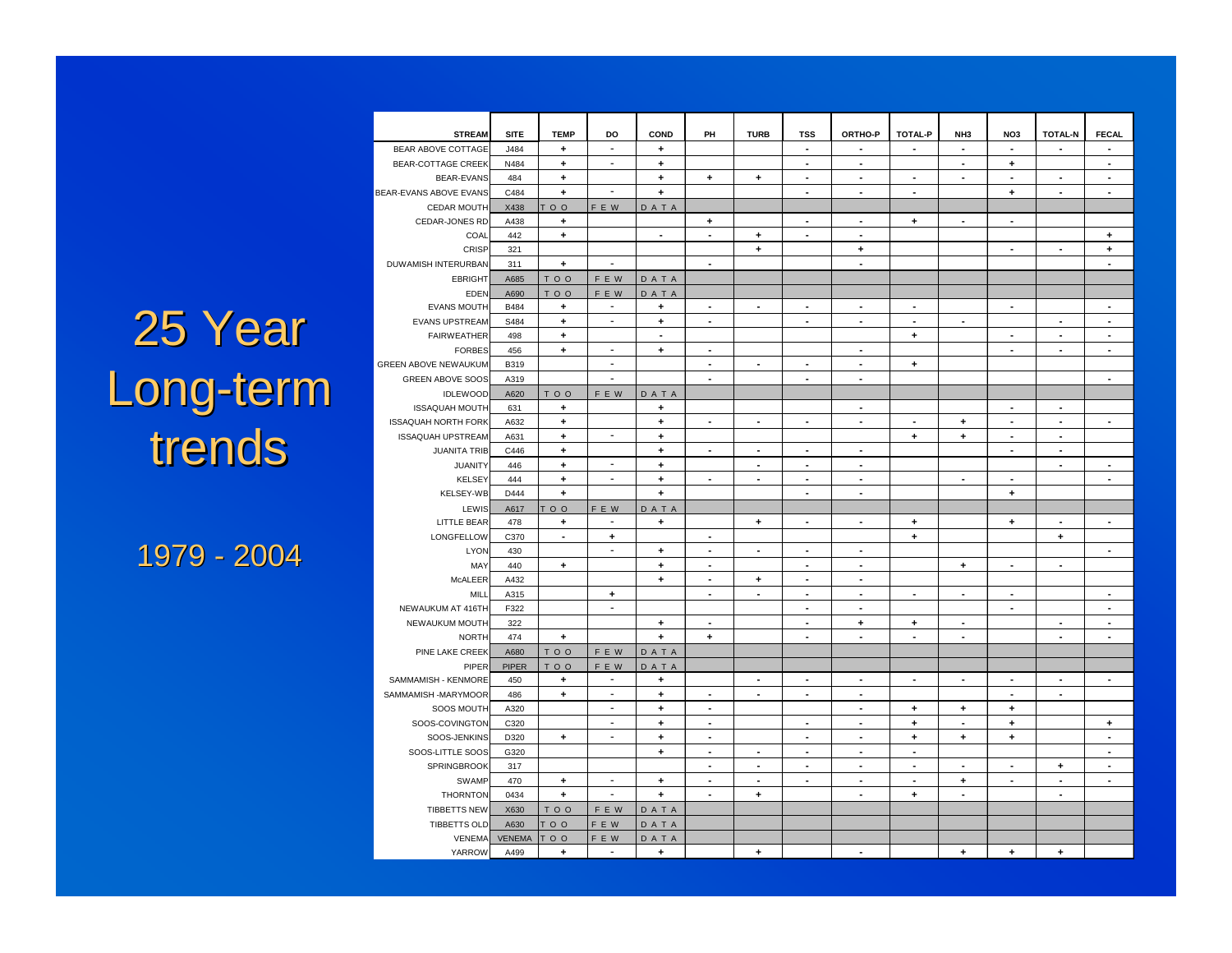# **Ambient** Lake Monitoring

- $\blacklozenge$ 25 sites
- + Sampled monthly (Oct –– Feb) bi-monthly (Mar–Sept)
	- –Bacteria
	- –Temperature
	- –Oxygen
	- $-\rho H$
	- –Nutrients
	- –Chlorophyll Chlorophyll
	- –Transparency Transparency
	- –Conductivity

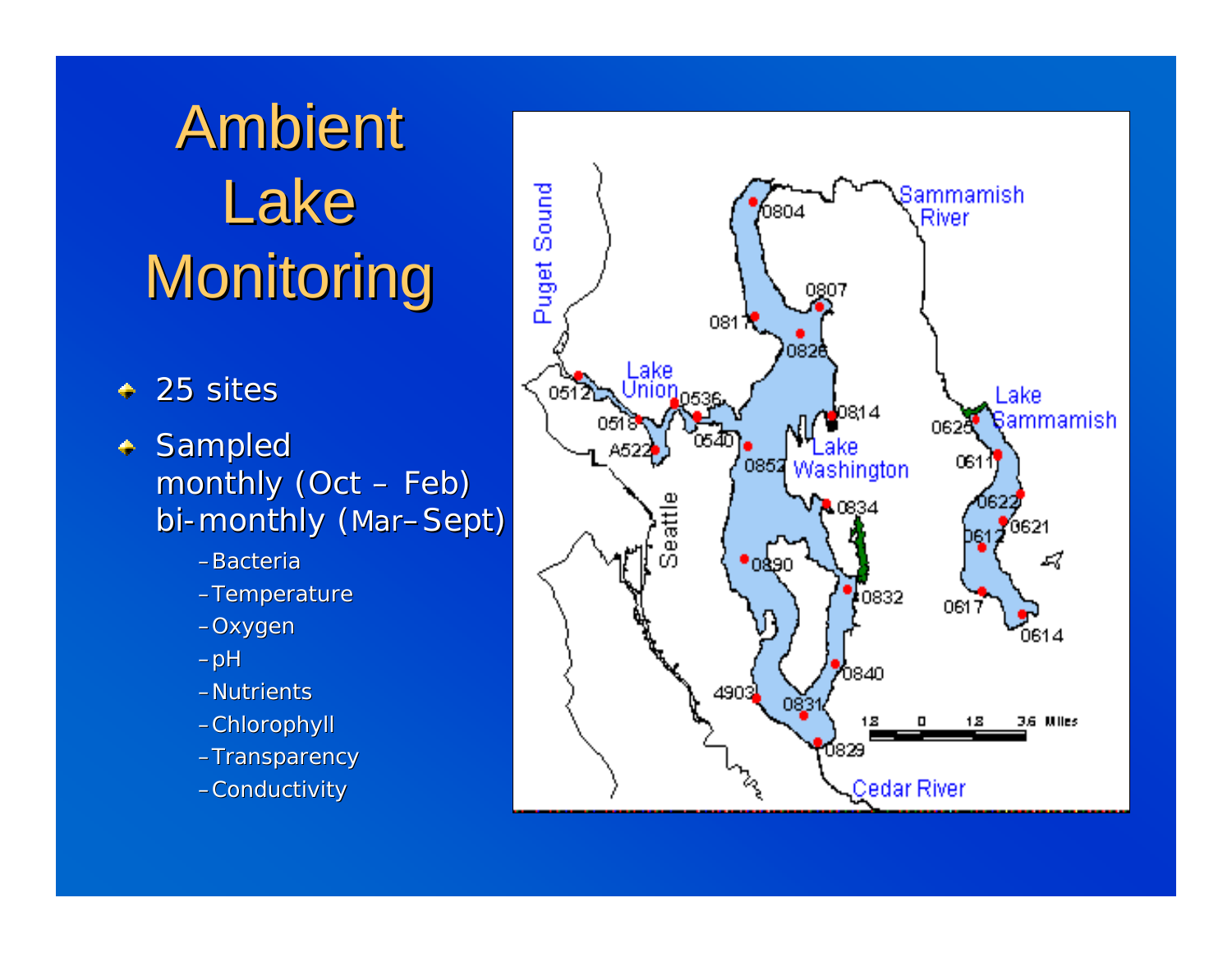## Lake Trophic State Index (TSI)



TSI characterizes algal biomass based upon linear relationships for clarity (Secchi depth), total phosphorus, and chlorophyll *a*.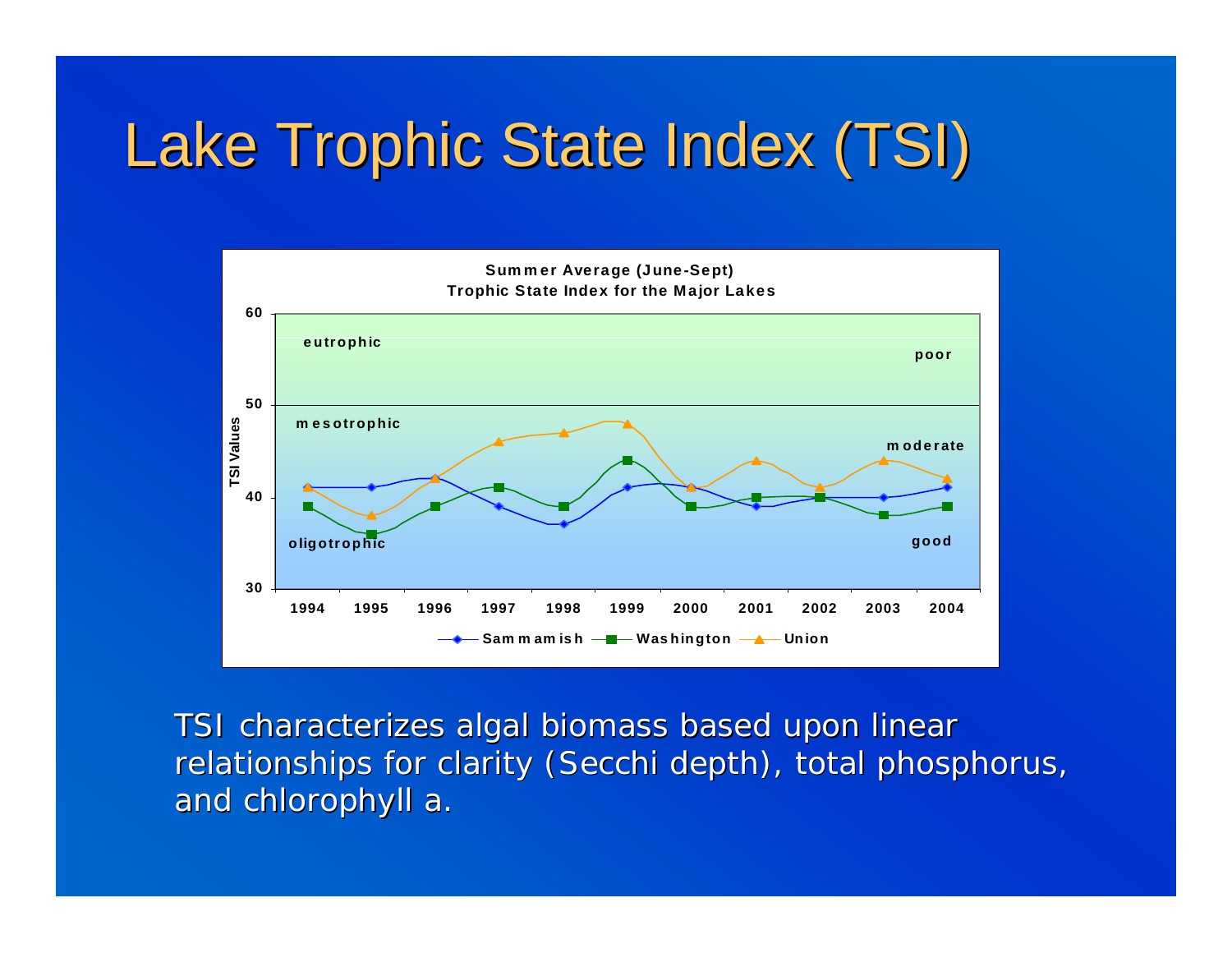# 2004 Swimming Beach Monitoring

- **Beaches sampled**  $\bigoplus_{i=1}^n$ weekly during summer
- $\Leftrightarrow$ Coordinated effort between DNRP and **SKCPH**
- Cost-share with  $\triangle$ jurisdictions



**Target = 200 colonies/100 ml**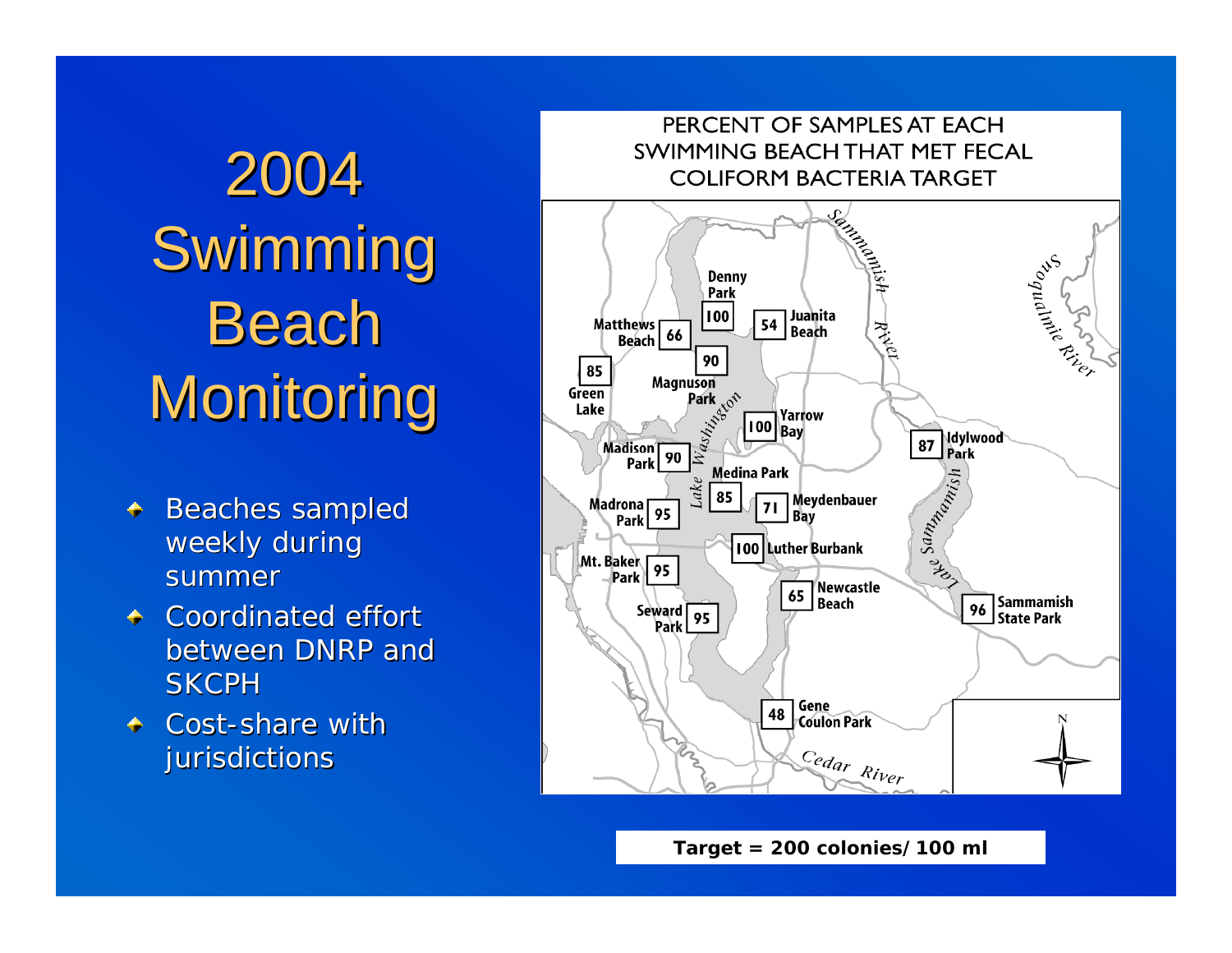#### 2004 Swimming Beach Closures 2004 Swimming Beach Closures

 $\triangleleft$  Matthews Beach in early July

– Stormflows from Thornton Creek

Meydenbauer Bay Park from early July to mid - August

– Leak in sewer line next to swimming beach

- **+ Gene Coulon Beach in August and Sept** 
	- Possibly due to waterfowl?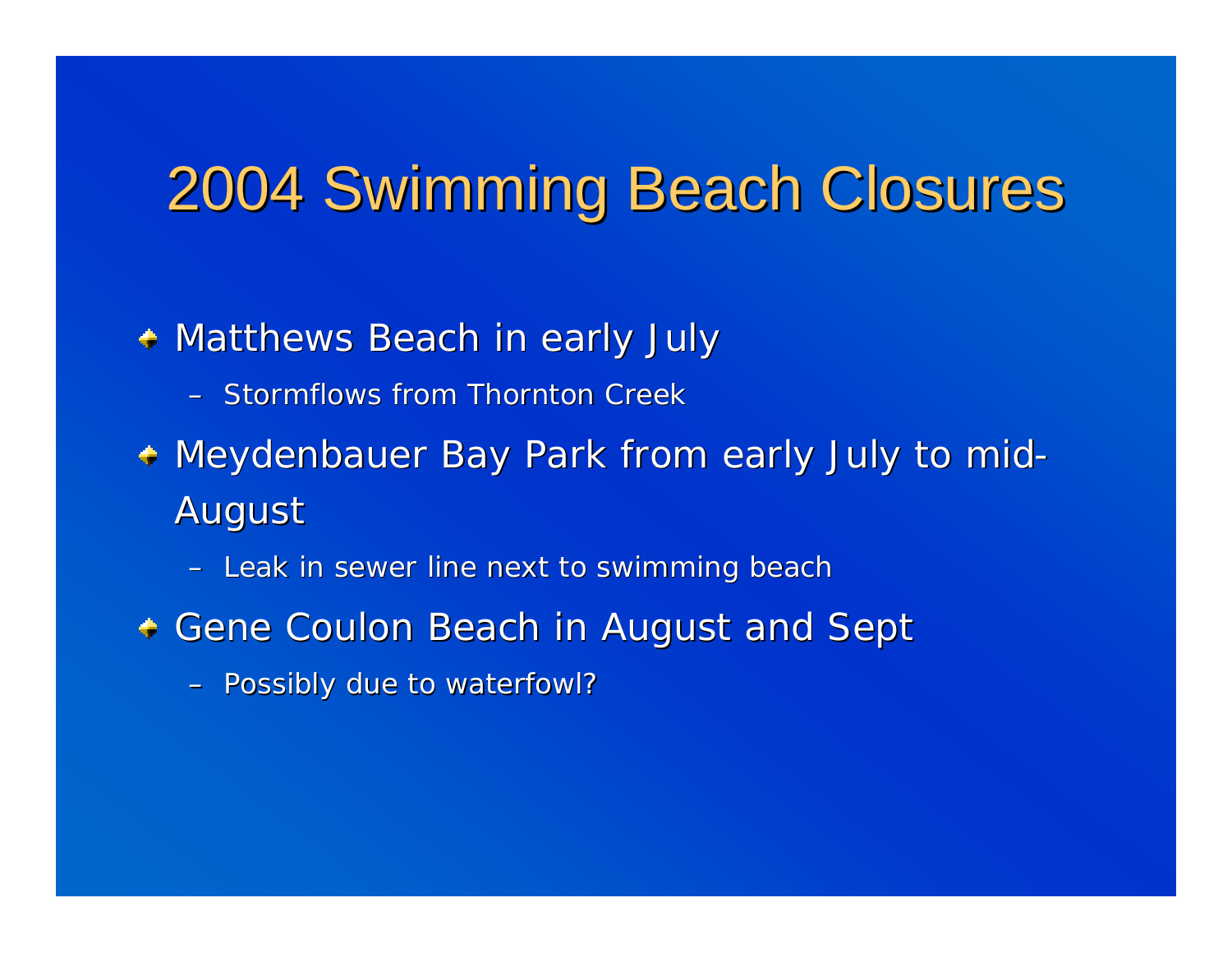#### Toxic Cyanobacteria Monitoring Toxic Cyanobacteria Monitoring (toxic blue-green algae)



- King County monitored deep water stations for toxins 2003-2004
	- Monthly Oct Feb
	- Bi-monthly Mar Sept
- Tested for the presence of microcystins using several ♠ cellular extraction procedures

– Sonication – Freezing - Refrigeration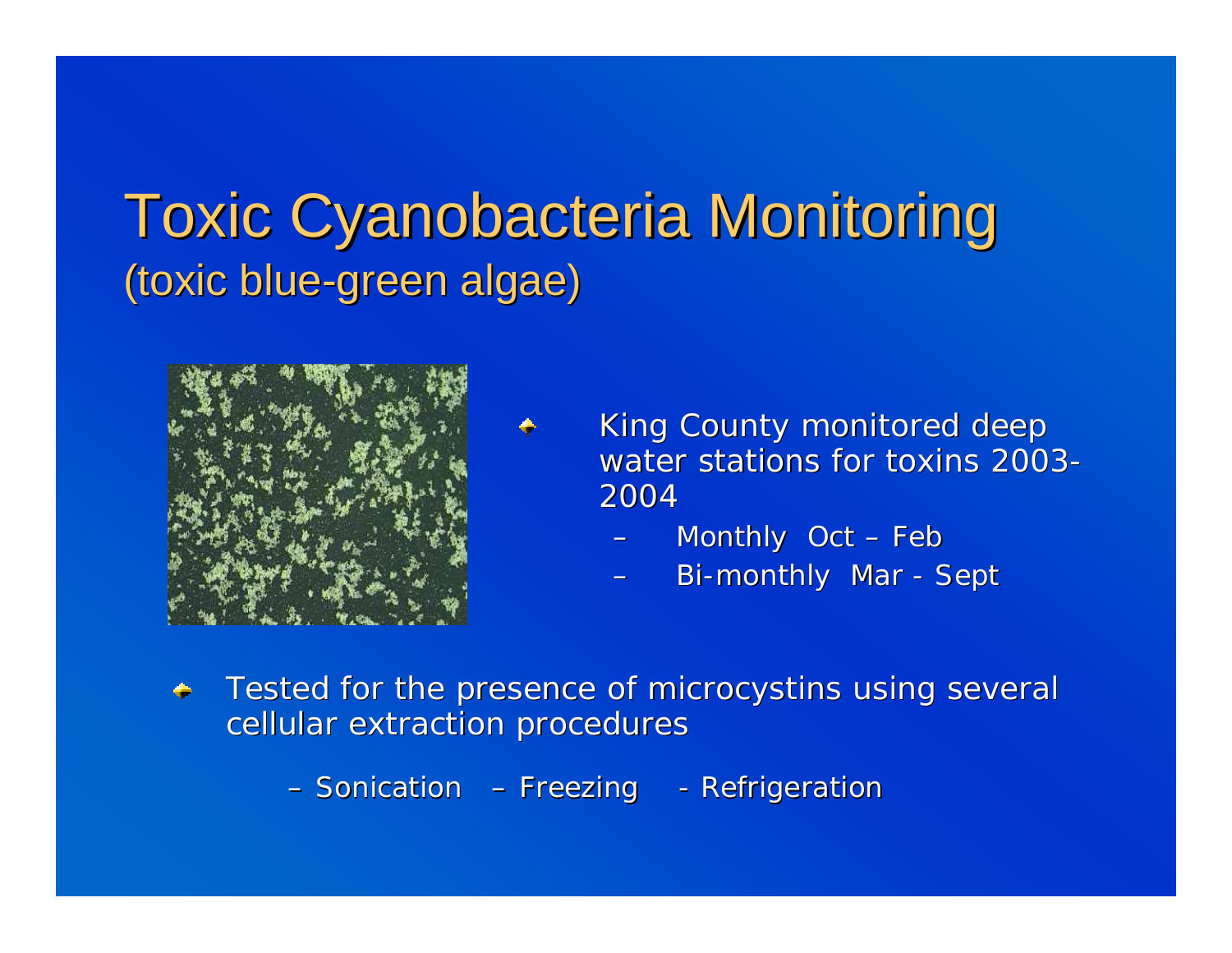#### What are Cyanotoxins?

 $\triangle$  Diverse range of chemicals

–– Hepatoxin  $\cdot$ –– damage liver tissue



- Neurotoxins cause nerve damage
- Hepatoxins (microcystins) concern due to  $\blacklozenge$ prevalence and potential harm to livestock and humans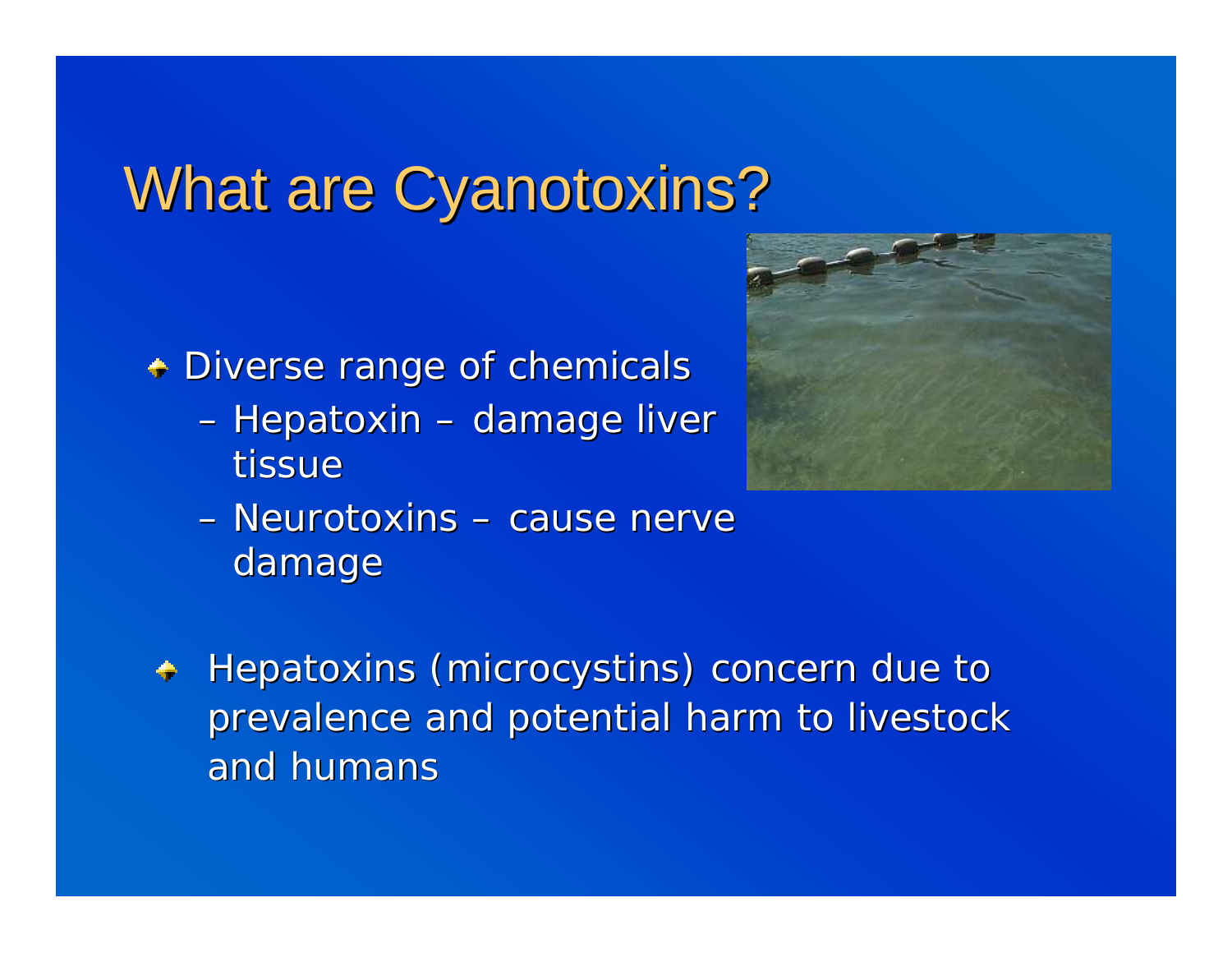### Are toxic algae a problem here?

+ Cyanobacteria are present in most lakes

- **+ Toxic blooms have been** documented in Western Washington:
	- –– American Lake (1989)
	- Steilacoom Lake
	- –– Green Lake (1997)
	- –– Lake Sammamish (1997)



 $\textcolor{red}{\bullet}\textcolor{blue}{\bullet}$  Note: Not all cyanobacteria blooms produce toxins. What environmental factors lead to toxin production?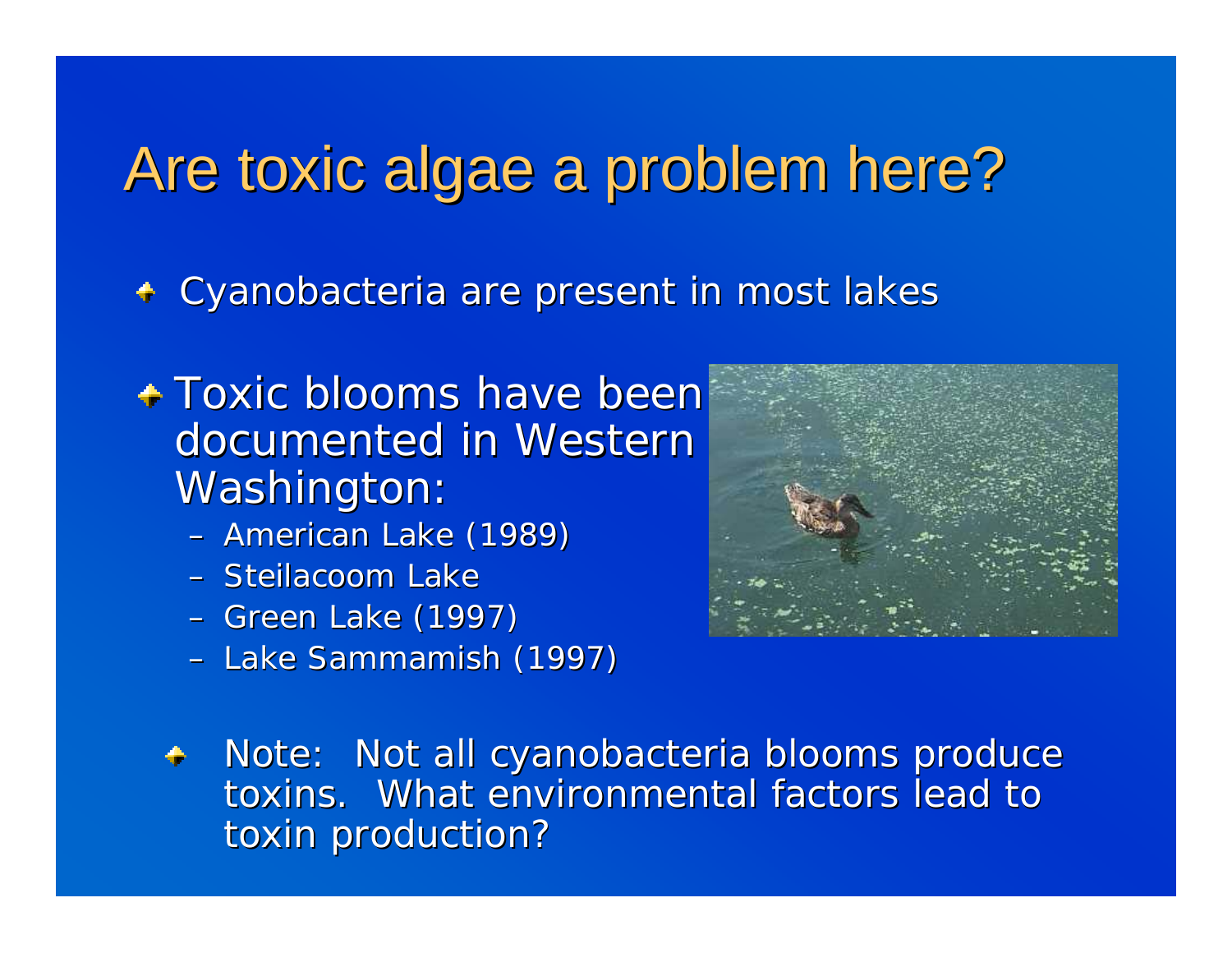## Findings **Toxic Cyanobacteria** 2003 – 2004

- Analysis showed presence of microcystins at very low concentrations microcystins at very low concentrations in all three lakes ( $<$  0.35  $\mu$ g/L)
	- Drinking water guideline = 1.0 μg/L (World Health Organization) (World Health Organization)
	- Recreational guideline = 100 μg/L



2005 cyanotoxicity sampling program modified to include nearshore and swimming beach areas